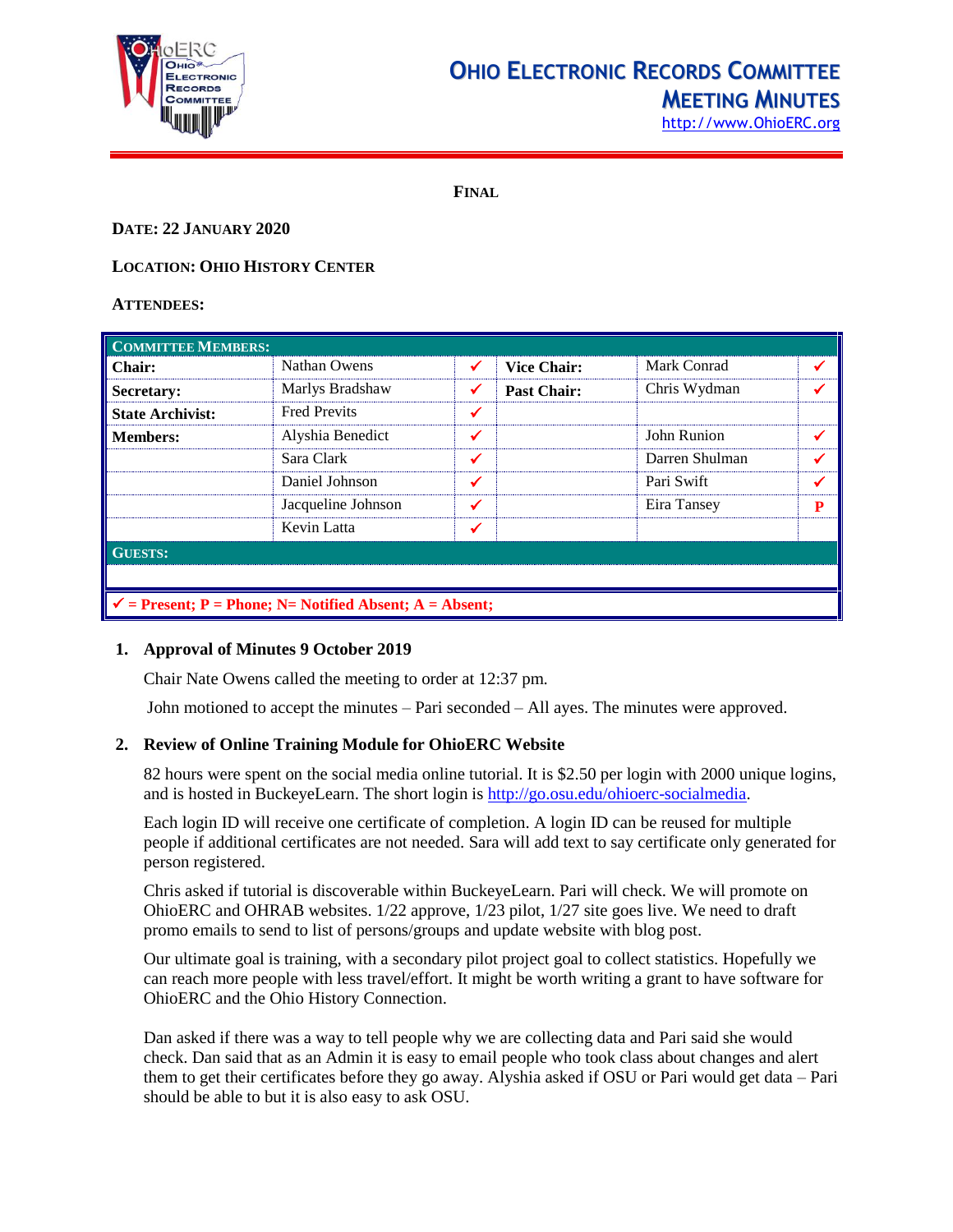

Dan asked what happens if they have a question? Email response will come from Pari, but will appear to come from OhioERC. Alyshia asked what happens at 2001 hits? Pari will take down the site if that happens.

Pari thanked Michael Bradshaw for doing the voiceover. Nate said the module should be viewed on computer or tablet for best viewing.

Nate thanked Pari, Sara, and Darren for all their work and put the module to a vote. Mark made a motion to approve. Dan seconded with corrections. All ayes.

Darren thanked Pari and Nate. Darren has wanted to do this for a long time.

#### **3. GoogleDrive Reorganization and Posting Schedule**

Nate created posting schedule/ procedures/ how to post – please send comments. He also made a spreadsheet for future post topics.

# **4. OhioERC Guidelines/Tip Sheets/Resources Review**

o Blockchain subcommittee

No updates. They will pick up in February.

o Text Messaging subcommittee

Darren suggested adding "even on their own devices" to page 2 of tip sheet.

Nate asked to approve with changes. Darren motioned. Chris seconded. All ayes.

o Document Storage v. Document Preservation subcommittee

Questions to consider. Kevin said it would be helpful to have someone with knowledge of Electronic Document Management Systems and can we verify if EDMS really works for archival purposes. They will try to have  $2<sup>nd</sup>$  draft by the April meeting.

# **5. Presentation Opportunity – Central Ohio Public Information Network (COPIN) – Oct 14, 2020**

To be held at the Franklin County Emergency Management and Homeland Security Office – Nate will forward details.

# **6. Membership Committee Update**

No new update from Mark.

o Subject Matter Expert Types

Alyshia made a new graphic that organizes subject matter types and breaks them down into categories.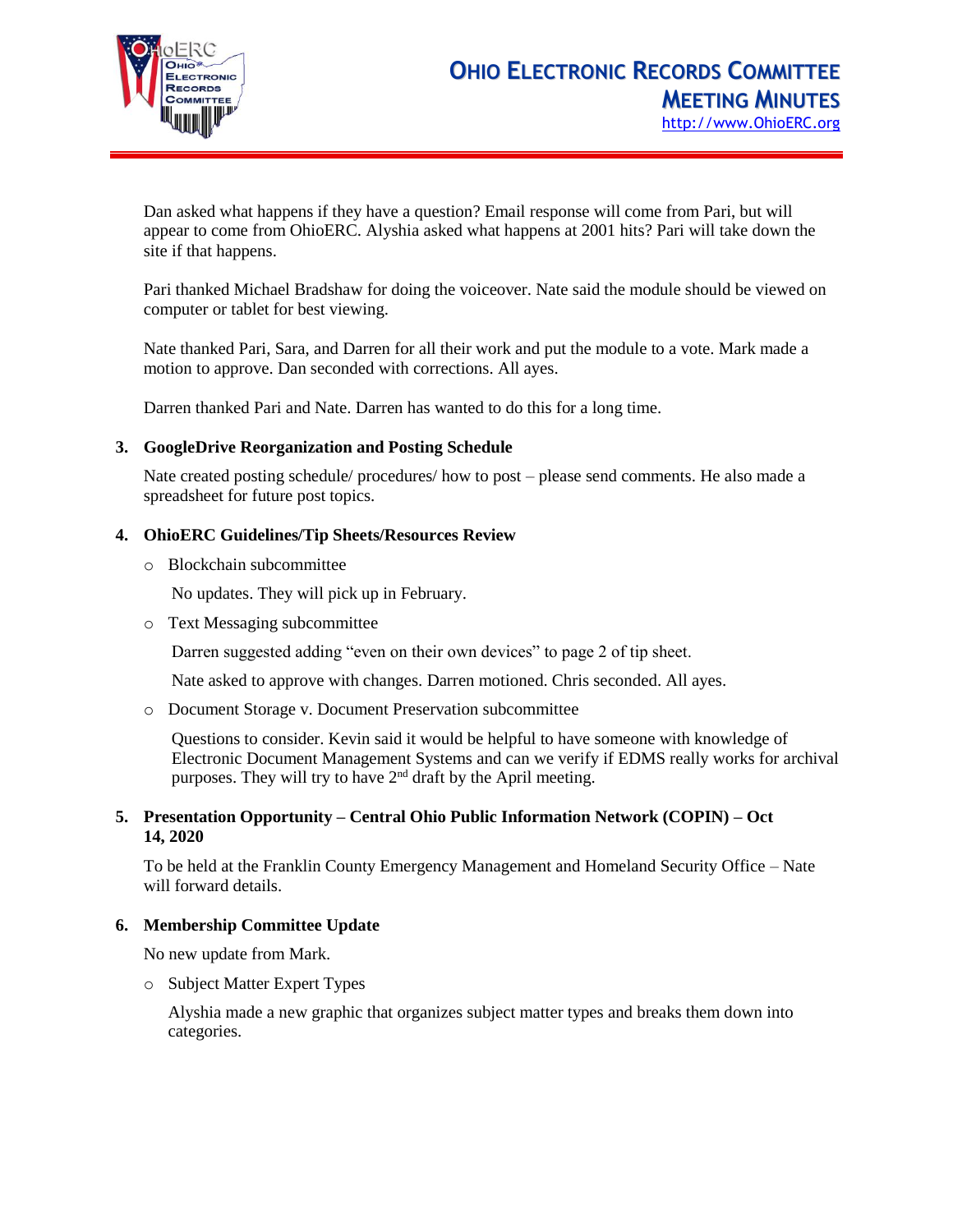

# **7. State Archives Update**

OHRAB received funding from the NHPRC to publish cards with a brief introduction to electronic records preservation. Pari suggested an electronic version and said that the cards would be great for Statehood Day.

Kevin is still working on Preservica and the new public catalog, Archive Space.

Fred said that OHRAB is offering reimbursement for professional training.

# **8. Website Committee Update**

Chris shared statistics on subscriptions and visits:

- October: 239 visitors, 821 page views
- November: 309 visitors, 930 page views
- December: 145 visitors, 423 page views
- Total (quarter): 693 visitors, 2174 page visits
- Top 5 pages: homepage (694), social media (175), case law (123), blockchain (110), imaging (81)
- Total subscribers on  $10/1/2019$ : 75
- Total subscribers on 1/1/2020: 153
- Totals for 2019: 2141 visitors, 7118 page visits
- Totals for 2018: 1365 visitors, 4815 page visits

# **9. Outreach Committee Update**

o Developing Polling

Nate wants us to think about new blast to get subscribers and think about polling tool on WordPress.

# **10. Review New Action Items**

Nate motioned to adjourn the meeting at 3:25 p.m. – Chris seconded – All ayes.

| <b>ACTION ITEMS</b>                                                                                                                            |                  |  |  |  |
|------------------------------------------------------------------------------------------------------------------------------------------------|------------------|--|--|--|
| <b>TASK</b>                                                                                                                                    | <b>MEMBER(S)</b> |  |  |  |
| Keep tabs on electronic records legislation                                                                                                    | John, Sara, Pari |  |  |  |
| Add check box on Social Media registration page to tell people why<br>we are collecting data (if possible)                                     | Pari             |  |  |  |
| Add non-government to drop down menu to Social Media registration<br>page, look into loop back in audio, change backgrounds and make<br>tweaks | Pari             |  |  |  |
| Pilot testing for Social Media registration page                                                                                               | Pari and OCIO    |  |  |  |